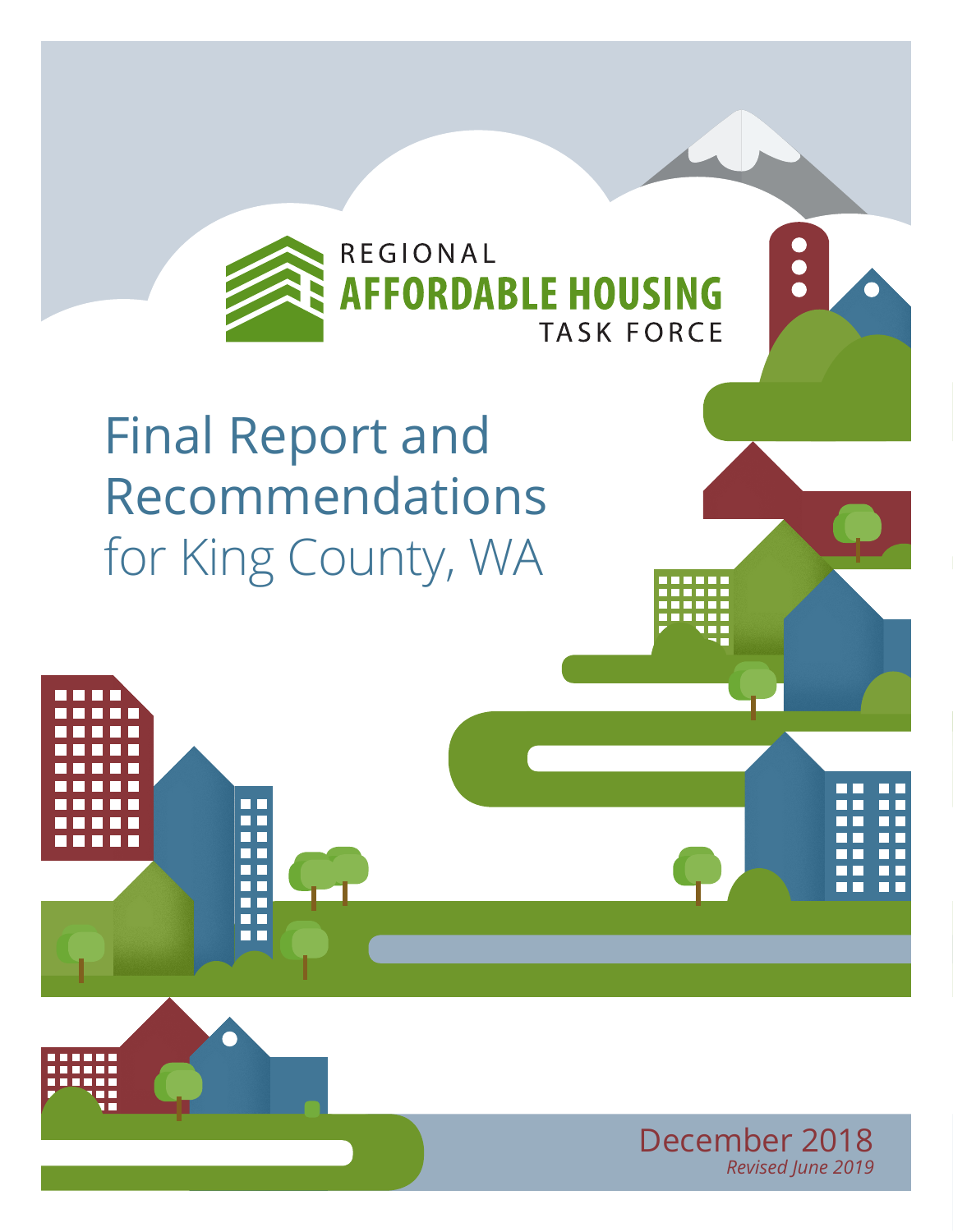## **FIVE YEAR ACTION PLAN**

The Task Force recommended a Five-Year Action Plan as a way to spur the region into action quickly. The Action Plan includes seven goals and each goal has a number of strategies to achieve the goal. The Action Plan also identifies specific actions that can be taken in the near term to implement the strategies. While encouraging quick action, the Plan also establishes the structure for ongoing collaboration to carry the work forward past the five-year action plan.

The region should adopt strategies to ensure an adequate housing supply countywide to meet the needs of low-income individuals and families who are cost-burdened. This includes constructing new housing, preserving the quality and affordability of existing housing, and providing subsidies when needed. Public resources should be prioritized for serving households earning 50 percent AMI and below, while also leveraging private investments to support affordability from 50 percent to 80 percent AMI. However, private market participation alone will be insufficient to address the full need at 80 percent AMI and below.<sup>1</sup> These recommendations are not mandates. They are not intended to place limits on local actions or override local control.

1 With significant public support (reduced land costs and fees and significant density), some markets may be able to incorporate lower affordability into private market developments.

# **GOALS**

## **STRATEGIES**

p

**p** 

**ACTIONS**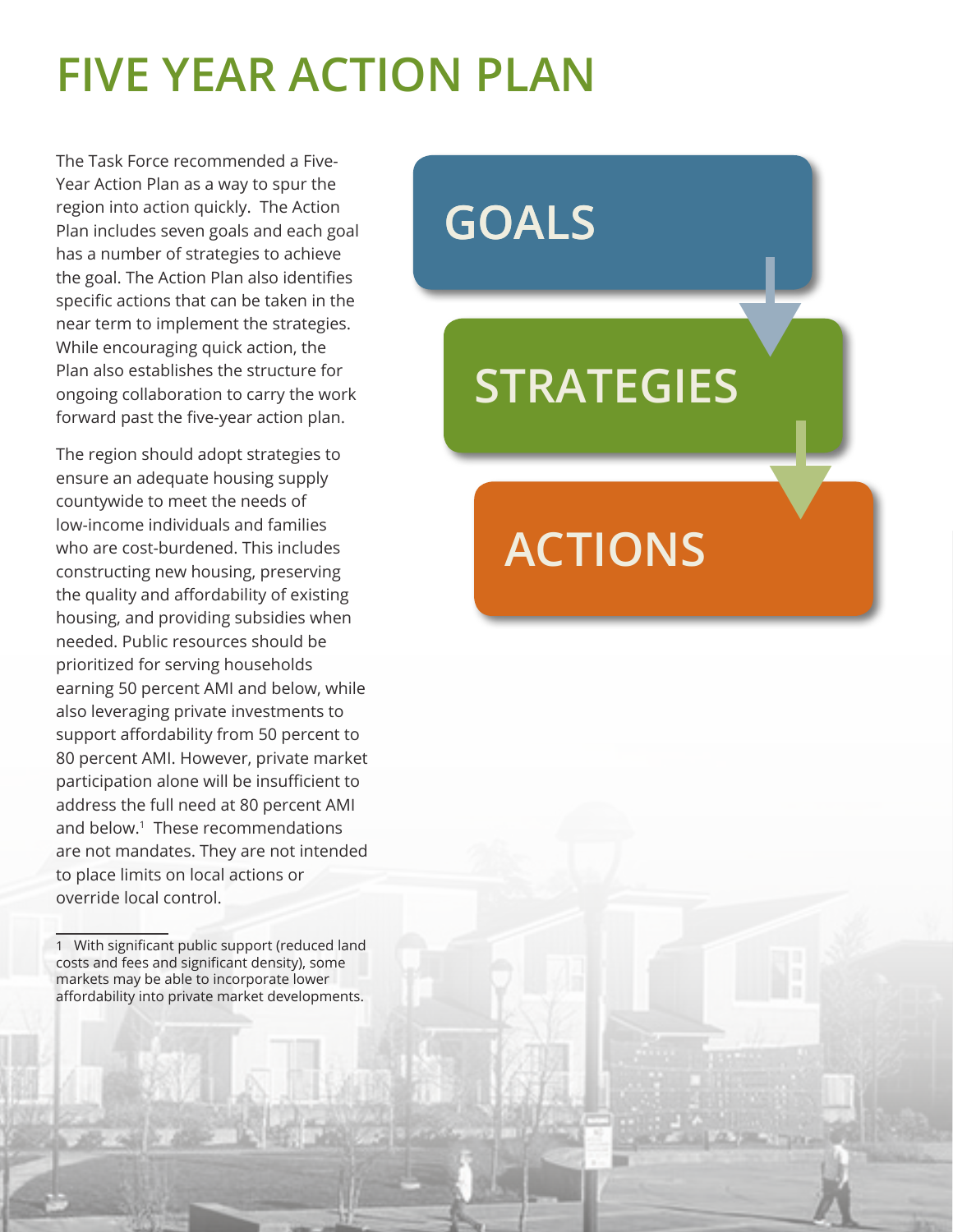

## K FORCE **ACTION FLAIN FIVE YEAR ACTION PLAN**

### **OVERARCHING GOAL:**

**Strive to eliminate cost burden for households earning 80 percent** Area Median Income and below, with a priority for serving households at or below 50 percent Area Median Income  $\frac{1}{2}$ **households at or below 50 percent Area Median Income.**

| Create and support an ongoing structure for regional<br>collaboration                                                                                                                                                                          |               |        |                                    |       |
|------------------------------------------------------------------------------------------------------------------------------------------------------------------------------------------------------------------------------------------------|---------------|--------|------------------------------------|-------|
| <b>STRATEGY A: Create an Affordable Housing Committee of the Growth Management</b><br><b>Planning Council (GMPC)</b>                                                                                                                           | <b>County</b> | Cities | <b>Committee</b><br><b>Aousing</b> | State |
| i. Hold regular meetings                                                                                                                                                                                                                       |               |        |                                    |       |
| ii. Maintain a website of information and/or release an annual report                                                                                                                                                                          |               |        |                                    |       |
| iii. Review and make recommendations to other governing bodies regarding actions to<br>implement the Action Plan, including funding/pursuing new and innovative financing<br>strategies, land use policies, and State legislative agenda items |               |        |                                    |       |
| iv. Recommend policy positions for Puget Sound Regional Council's (PSRC) Growth<br>Management Policy Board's consideration and approval                                                                                                        |               |        |                                    |       |
| v. Review and provide guidance regarding alignment between the Action Plan and<br>comprehensive plans                                                                                                                                          |               |        |                                    |       |
| vi. Recommend amendments to the Growth Management Planning Council (GMPC) for<br>Countywide Planning Policy updates                                                                                                                            |               |        |                                    |       |
| vii. Coordinate support for increased federal funding                                                                                                                                                                                          |               |        |                                    |       |
| viii. Work with existing and new sub-regional collaborations                                                                                                                                                                                   |               |        |                                    |       |
| ix. Provide incentives for regional solutions which promote strategies that are broader than<br>one jurisdiction at a time                                                                                                                     |               |        |                                    |       |
| x. Provide technical assistance to the cities and the County on affordable housing policy                                                                                                                                                      |               |        |                                    |       |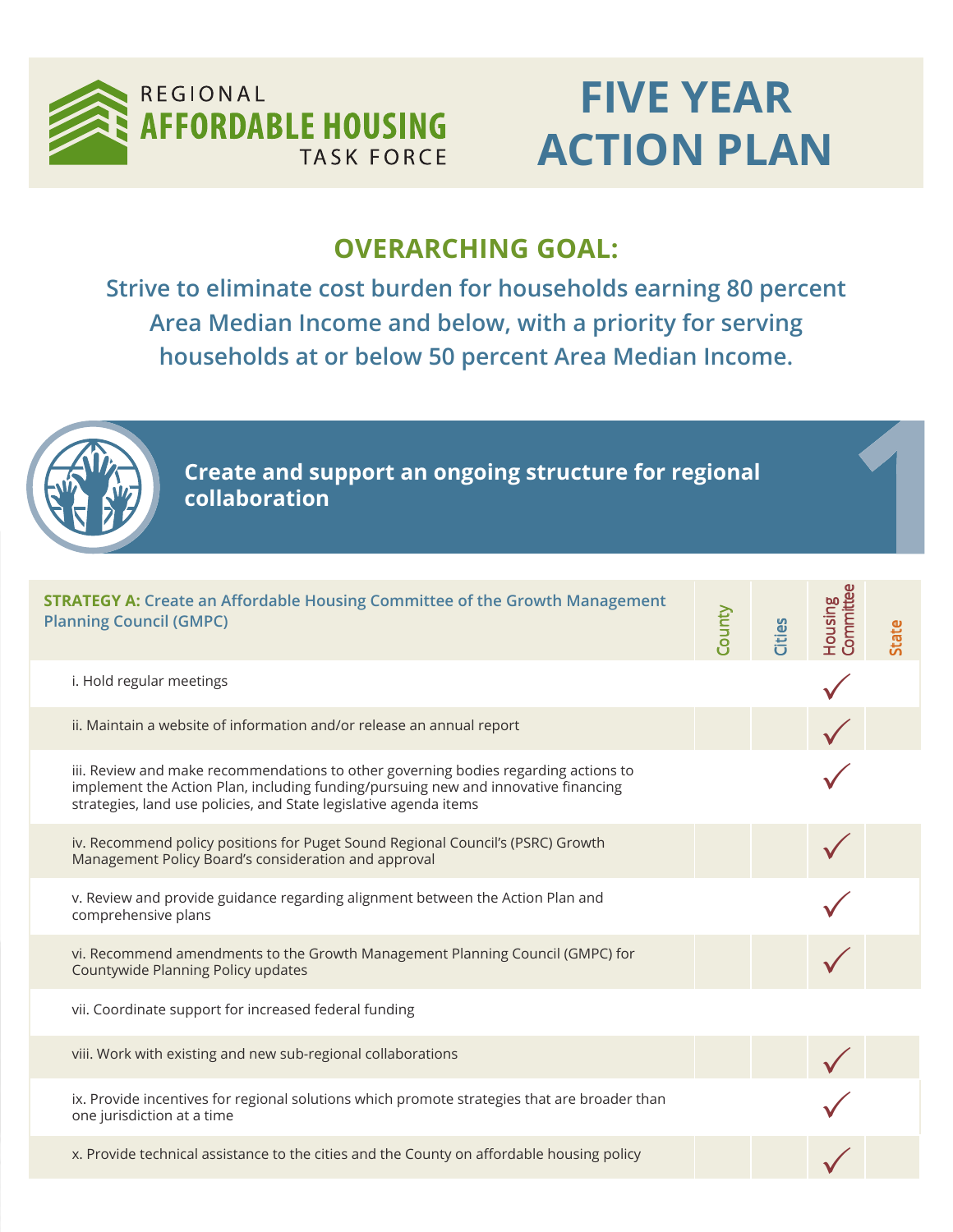| xi. Review and evaluate existing committee and recommend alternative governance<br>structures needed to accomplish the Action Plan  |  |  |
|-------------------------------------------------------------------------------------------------------------------------------------|--|--|
| xii. Be supported by an Inter-Jurisdictional Team (IJT) that builds on but will meet separately<br>from the GMPC IJT                |  |  |
| <b>STRATEGY B:</b> Support the creation and operation of sub-regional collaborations to<br>increase and preserve affordable housing |  |  |
| i. Support the creation of sub-regional collaborations in all parts of King County                                                  |  |  |
| ii. Fund operations of sub-regional collaborations                                                                                  |  |  |
| iii. Encourage the growth and success of existing sub-regional collaborations                                                       |  |  |

### **Increase construction and preservation of affordable homes for households earning less than 50% area median income**

| <b>STRATEGY A: The Affordable Housing Committee will work with cities and the County</b><br>to identify and prioritize new resources to build or preserve 44,000 units in the next<br>five years and track progress toward the goal | County | Cities | Housing<br>Committee | State |
|-------------------------------------------------------------------------------------------------------------------------------------------------------------------------------------------------------------------------------------|--------|--------|----------------------|-------|
| i. Identify revenue sources sufficient to support the local share of funding 44,000 units over<br>five years                                                                                                                        |        |        |                      |       |
| ii. Collectively advocate to maintain and increase Federal resources directed toward<br>affordable housing in King County                                                                                                           |        |        |                      |       |
| iii. Collectively advocate for increased State resources to support affordable housing in King<br>County                                                                                                                            |        |        |                      |       |
| iv. Explore unused authority to raise revenue to support the goal of building or preserving<br>44,000 units over five years                                                                                                         |        |        |                      |       |
| v. Work with business and philanthropy to increase and effectively leverage private invest-<br>ments in affordable housing                                                                                                          |        |        |                      |       |
| vi. Pursue strategies to reduce the cost of developing affordable units                                                                                                                                                             |        |        |                      |       |
| vii. Monitor County and city progress toward raising funds necessary to produce 44,000 units<br>in the next five years                                                                                                              |        |        |                      |       |
| <b>STRATEGY B:</b> Make available at no cost, at deep discount, or for long term lease,<br>under-utilized property from State, County, cities, and non-profit/faith communities                                                     |        |        |                      |       |
| i. Expand coordination to identify, acquire and develop property for affordable housing                                                                                                                                             |        |        |                      |       |
| ii. Track and report progress on REDI fund and Home & Hope                                                                                                                                                                          |        |        |                      |       |

4| **Final Report**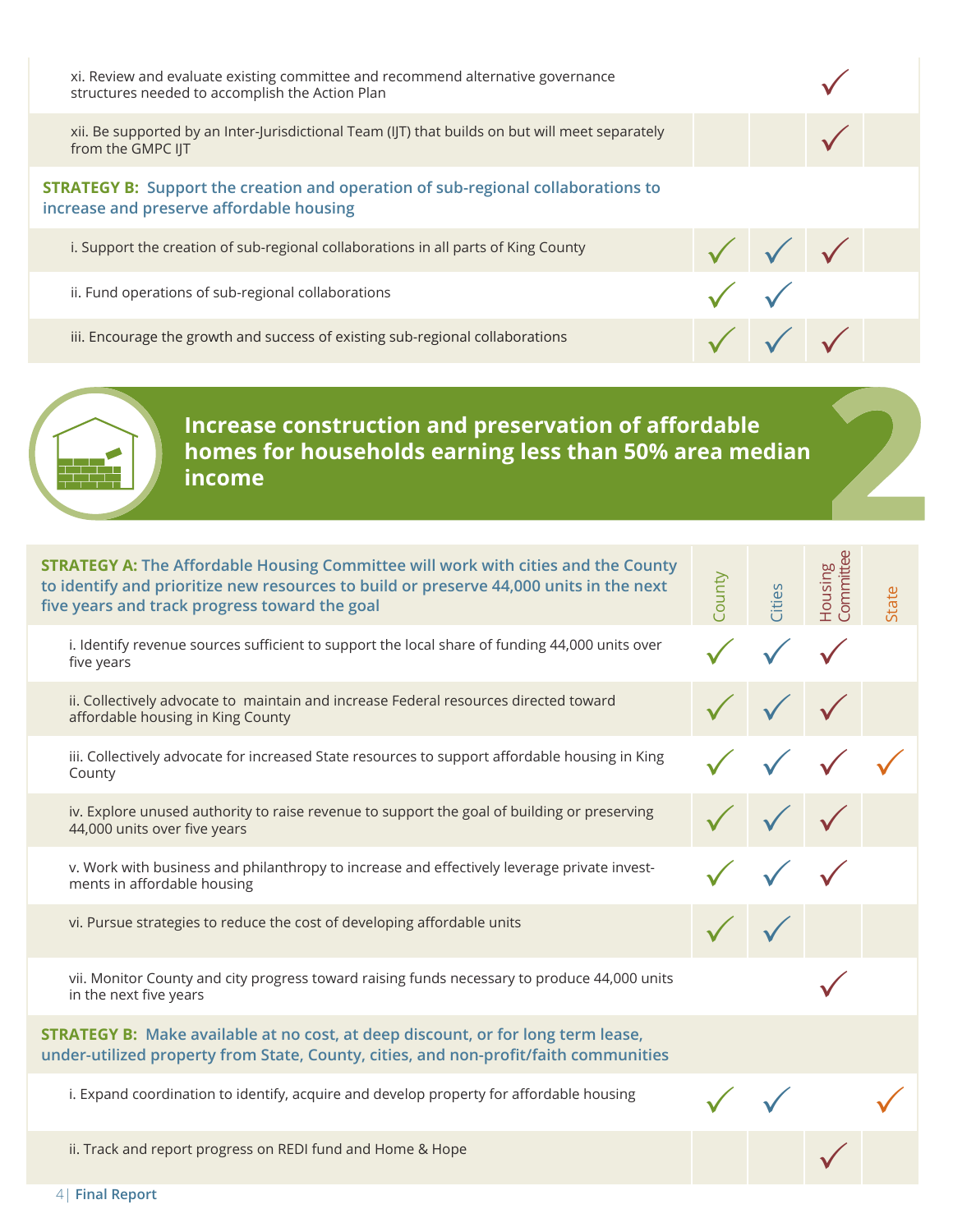iii. Identify one or more parcels in their boundaries to prioritize for affordable housing<br>(for-profit or non-profit, new or preserved)

iv. Develop policies for the sale of County-owned property at reduced or no cost when used<br>for affordable housing, which may be used as a model ordinance by cities

### $\textbf{STRATEGY C:}$  Develop a short-term acquisition loan fund to enable rapid response to **homes for households earning less than 50% area median preserve affordable housing developments when they are put on the market for sale**

i. Identify entity to inventory all large (50+ unit) privately owned affordable multifamily prop-<br>erties at risk of redevelopment or rapid rent escalation

ii. Measure and monitor progress in preserving privately owned affordable housing through  $\checkmark$ 

iii. Cities and the County to partner with existing efforts and organizations and support addi-<br>tional funding to fill gaps in current preservation efforts tional funding to fill gaps in current preservation efforts

iv. Cities and the County to consider dedicating a portion of new funding streams to this  $\sim$ affordable housing developments when they are put on the market for sales when the market for sales  $\mathbf v$ 

> **Prioritize affordability accessible within a half mile walkshed of existing and planned frequent transit service, with a particular priority for high-capacity transit stations**

| <b>STRATEGY A: Implement comprehensive inclusionary/incentive housing policies in</b><br>all existing and planned frequent transit service to achieve the deepest affordability<br>possible through land use incentives to be identified by local jurisdictions | County | Cities | committee<br>Housing | State |
|-----------------------------------------------------------------------------------------------------------------------------------------------------------------------------------------------------------------------------------------------------------------|--------|--------|----------------------|-------|
| i. Provide technical assistance in designing inclusionary/incentive housing programs                                                                                                                                                                            |        |        |                      |       |
| ii. Provide website of example ordinances                                                                                                                                                                                                                       |        |        |                      |       |
| iii. Propose and apply for state planning dollars                                                                                                                                                                                                               |        |        |                      |       |
| iv. Evaluate and update zoning in transit areas in advance of transit infrastructure<br>investments                                                                                                                                                             |        |        |                      |       |
| v. Evaluate the impact of development fees in transit areas and implement reductions if<br>positive impact found                                                                                                                                                |        |        |                      |       |
| vi. Regularly measure implementation against goal                                                                                                                                                                                                               |        |        |                      |       |
| vii. Coordinate with local housing authorities to use project-based rental subsidies with<br>incentive/inclusionary housing units to achieve deeper affordability                                                                                               |        |        |                      |       |
| <b>STRATEGY B:</b> Maximize resources available for Transit Oriented Development (TOD)<br>in the near term                                                                                                                                                      |        |        |                      |       |
| i. Consider bonding against future Lodging Tax revenues for TOD and use a portion of the<br>funds to incentivize cities to support more affordable housing                                                                                                      |        |        |                      |       |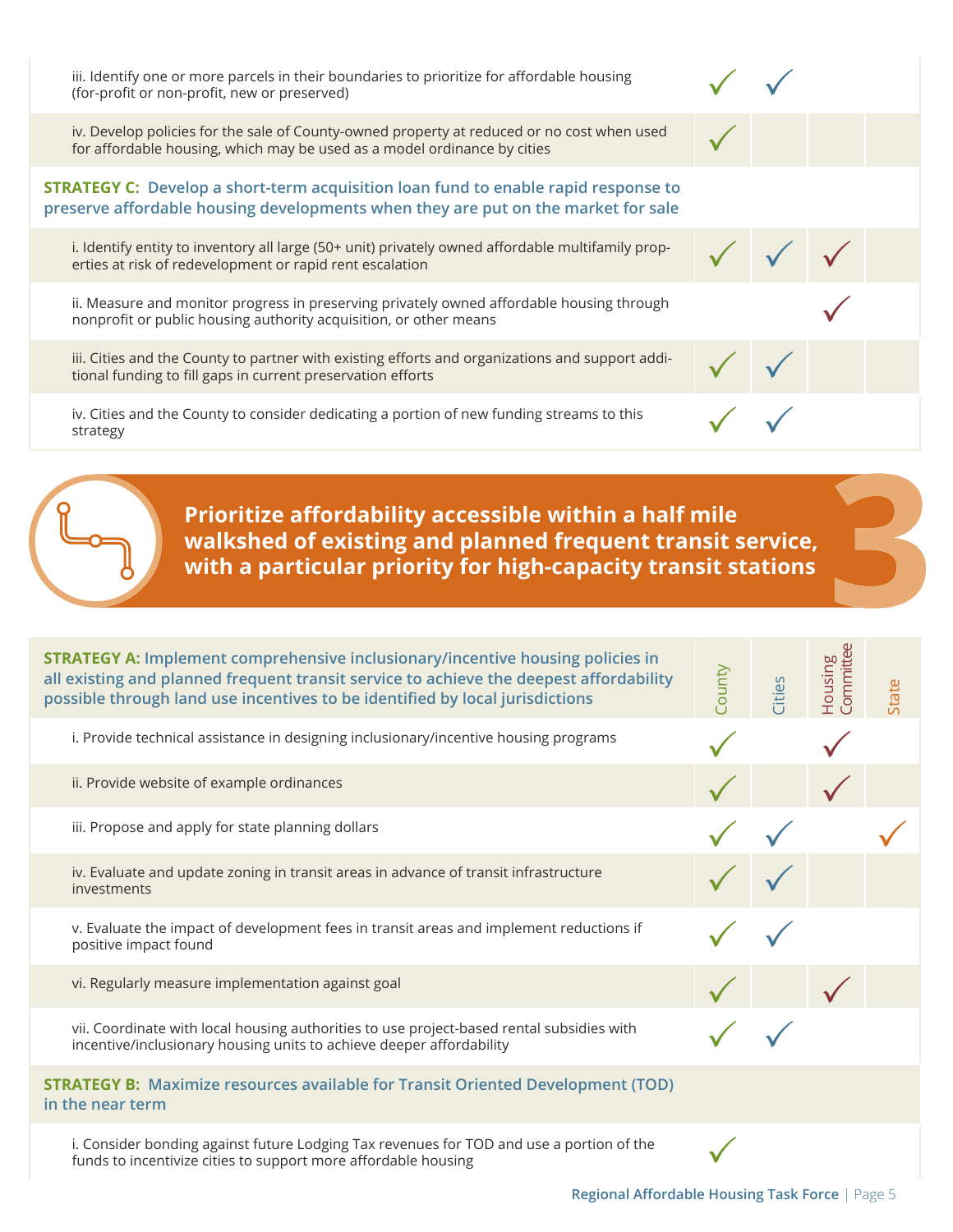ii. Evaluate potential for the current Transfer of Development Rights program, which preserves rural and resource lands, to incentivize affordability outcomes if a receiving site is<br>within a transit walkshed, among other places

### **STRATEGY C: Create and implement regional land acquisition and development strategy**

i. Identify priority "pipeline" of property for acquisition and development ii. Adopt and implement property value discount legislation/guidance as needed, including<br>updated valuation guidance iii. Fund land acquisition, aligned with Goal 2, Strategy B iii. Adopt increased zoning to maximize affordable housing on acquired parcels iv. Identify entity to purchase and hold land prior to construction v. Fund capital construction and preservation **STRATEGY D: Reduce transportation impacts from suburban communities and recognize the need for communities without bus or light rail stations to compete for affordable housing funding** i. Subject to performance standards for achieving affordable housing, provide equitable footing with TOD housing projects for suburban communities to receive competitive affordable housing funding  $\checkmark$ 

> **Preserve access to affordable homes for renters by supporting tenant protections to increase housing stability and reduce risk of homelessness**

| <b>STRATEGY A: Propose and support legislation and statewide policies related to</b><br>tenant protection to ease implementation and provide consistency for landlords   | ount | ities | ommitte<br>Housing | State |
|--------------------------------------------------------------------------------------------------------------------------------------------------------------------------|------|-------|--------------------|-------|
| i. Support the development and adoption of statewide legislation and policy related to tenant<br>protections                                                             |      |       |                    |       |
| ii. Review proposed statewide policies and legislation                                                                                                                   |      |       |                    |       |
| iii. Develop tools landlords can use to help low-income renters, such as a fund landlords can<br>access to make repairs so costs are not passed on to low-income renters |      |       |                    |       |
| <b>STRATEGY B:</b> Strive to more widely adopt model, expanded tenant protection<br>ordinances countywide and provide implementation support                             |      |       |                    |       |
| i. Provide model ordinances                                                                                                                                              |      |       |                    |       |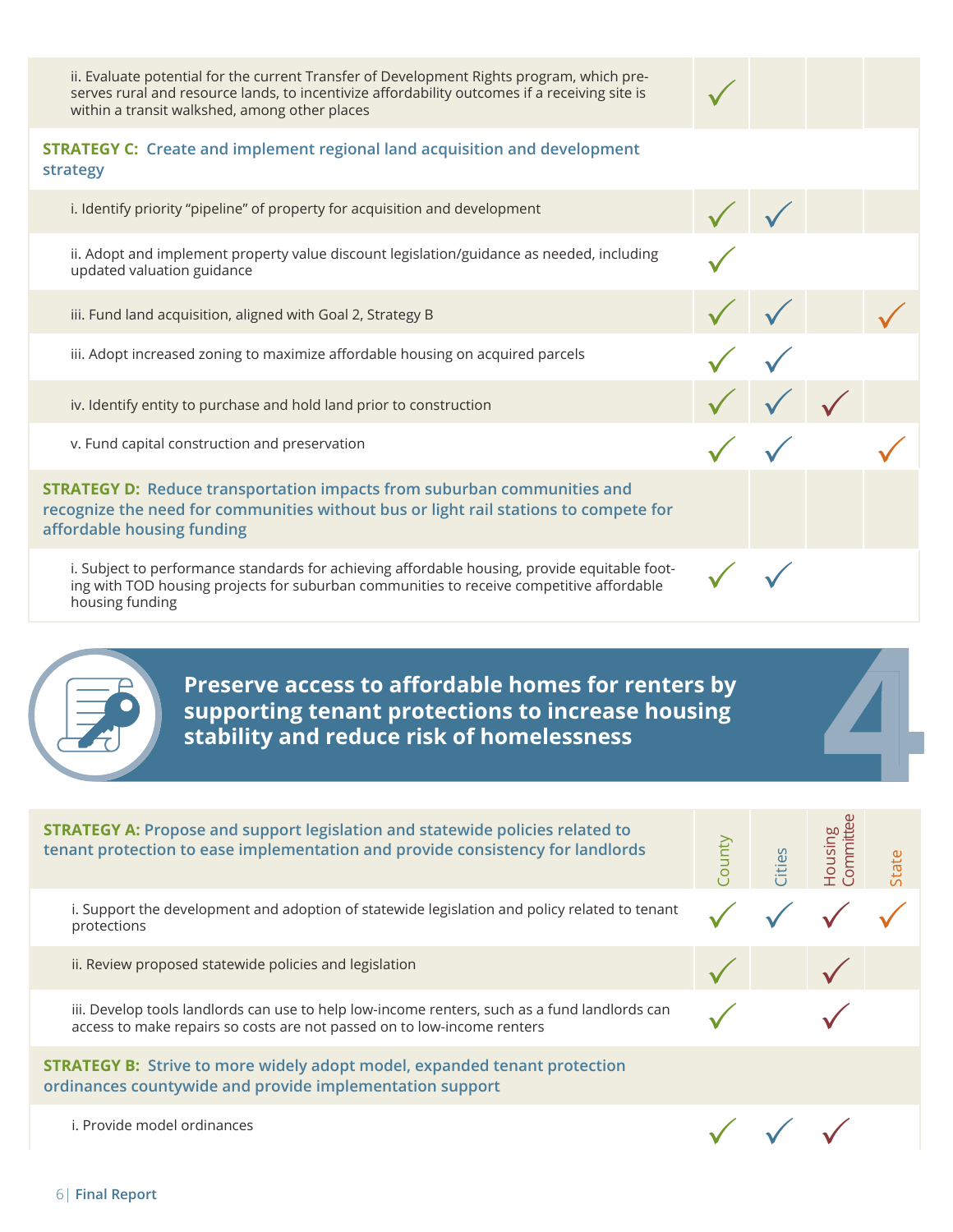| ii. Pursue a signed ILA for enforcement support                                                                                                     |  |  |
|-----------------------------------------------------------------------------------------------------------------------------------------------------|--|--|
| iii. Identify resources to conduct work                                                                                                             |  |  |
| iv. Increase education for tenants and property owners regarding their respective rights and<br>responsibilities                                    |  |  |
| v. Adopt ordinances as appropriate                                                                                                                  |  |  |
| <b>STRATEGY C:</b> Expand supports for low-income renters and people with disabilities                                                              |  |  |
| i. Utilize funds from the Veterans, Seniors and Human Services Levy for shallow rent<br>subsidies to help keep people in their homes                |  |  |
| ii. Increase funding for emergency rental assistance                                                                                                |  |  |
| iii. Increase deep rental subsidies (in addition to shallow)                                                                                        |  |  |
| iv. Fund services to address barriers to housing                                                                                                    |  |  |
| v. Expand civil legal aid support                                                                                                                   |  |  |
| vi. Expand education of tenant and property owner rights and responsibilities                                                                       |  |  |
| vii. Increase funding for services that help people with disabilities stay in their homes and/or<br>age in place                                    |  |  |
| Strategy D: Adopt programs and policies to improve the quality of housing in<br>conjunction with necessary tenant protections                       |  |  |
| i. Adopt and implement proactive rental inspection policies                                                                                         |  |  |
| ii. Implement robust, proactive code enforcement programs, in partnership with marginalized<br>communities to avoid inequitable impacts             |  |  |
| iii. Invest in community health workers to promote healthy housing education and housing<br>maintenance for highest risk of adverse health outcomes |  |  |
| iv. Partner with Aging & Disability organizations to integrate accessibility services                                                               |  |  |
|                                                                                                                                                     |  |  |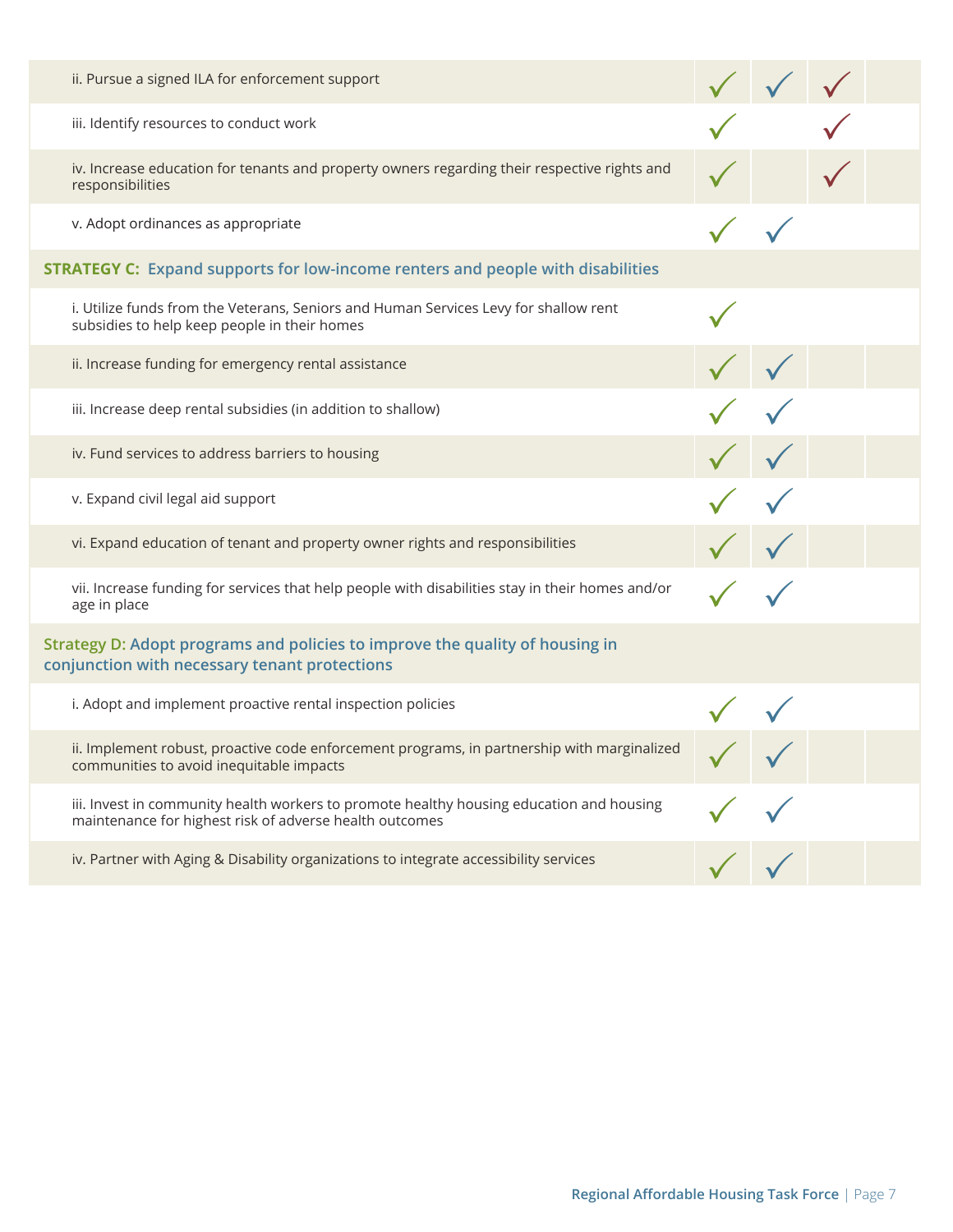

**Protect existing communities of color and low-income communities from displacement in gentrifying communities.**

| <b>STRATEGY A: Authentically engage communities of color and low-income</b><br>communities in affordable housing development and policy decisions                                                                               | County | Cities | Committee<br>Housing | State |
|---------------------------------------------------------------------------------------------------------------------------------------------------------------------------------------------------------------------------------|--------|--------|----------------------|-------|
| i. Provide capacity grants to small organizations representing communities of color or low-<br>income communities to support their engagement in affordable housing development                                                 |        |        |                      |       |
| ii. Contract for a toolkit/checklist on community engagement in planning discussions                                                                                                                                            |        |        |                      |       |
| iii. Utilize the toolkit and intentionally include and solicit engagement from members of<br>communities of color or low-income households in policy decision-making and committees                                             |        |        |                      |       |
| <b>STRATEGY B:</b> Increase investments in communities of color and low-income<br>communities by developing programs and policies that serve individuals and<br>families at risk of displacement                                |        |        |                      |       |
| i. Use Seattle's Equitable Development Initiative as a model for how government can invest in<br>under-represented communities to promote community-driven development                                                          |        |        |                      |       |
| ii. Build upon the work of the Communities of Opportunity initiative                                                                                                                                                            |        |        |                      |       |
| iii. Include cities, investors, and community-based organizations in development of<br>certification process and matching dollars for socially responsible, equitable Opportunity<br>Zone investments that prevent displacement |        |        |                      |       |
| iv. Expand requirements to affirmatively market housing programs and enhance work to align<br>affordable housing strategies with federal requirements to Affirmatively Further Fair Housing                                     |        |        |                      |       |
| v. Encourage homeownership opportunities as a way to prevent displacement within<br>communities of color while also promoting the growth of intergenerational wealth                                                            |        |        |                      |       |
| vi. Where appropriate, acquire and preserve manufactured housing communities to prevent<br>displacement                                                                                                                         |        |        |                      |       |
|                                                                                                                                                                                                                                 |        |        |                      |       |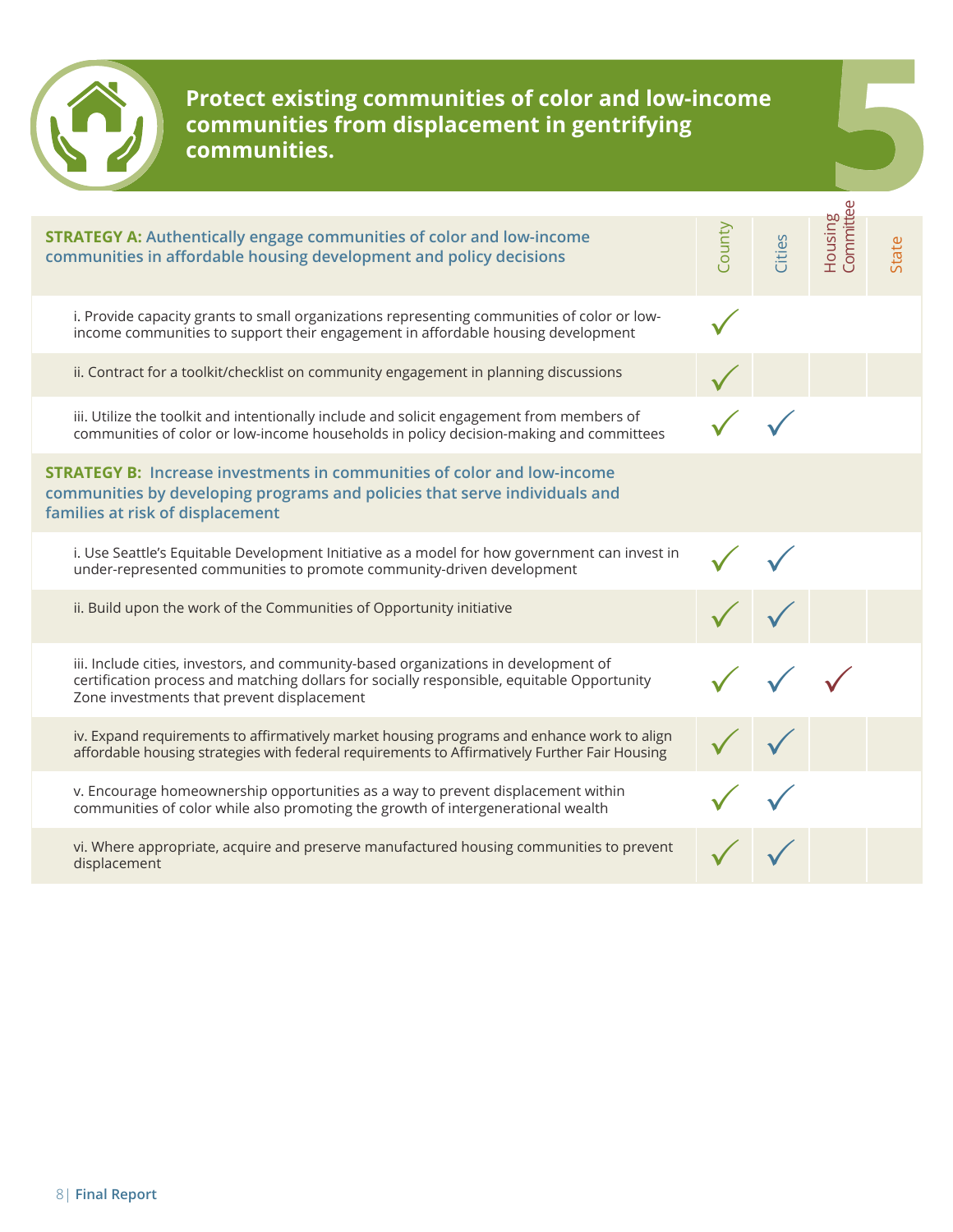

**Promote greater housing growth and diversity to achieve a variety of housing types at a range of affordability and improve jobs/housing connections throughout King County**

| <b>STRATEGY A: Update zoning and land use regulations (including in single-family low-</b><br>rise zones) to increase and diversify housing choices                                           | County     | Cities | Housing<br>Committee | State |
|-----------------------------------------------------------------------------------------------------------------------------------------------------------------------------------------------|------------|--------|----------------------|-------|
| i. Provide model ordinances                                                                                                                                                                   |            |        |                      |       |
| ii. Incentivize cities adopting and implementing strategies that will result in the highest impact<br>towards addressing the affordable housing gap, specifically at the lowest income levels |            |        |                      |       |
| iii. Review and update zoning and land use code to increase density                                                                                                                           |            |        |                      |       |
| iv. Explore opportunities to pilot innovative housing in industrial zones, with a focus on TOD<br>and industrial buffer zones                                                                 |            |        |                      |       |
| v. Update building codes to promote more housing growth and innovative, low-cost<br>development                                                                                               |            |        |                      |       |
| vi. As part of any updated zoning, to evaluate feasibility of incorporating affordable housing<br>provisions                                                                                  |            |        |                      |       |
| vii. Promote units that accommodate large households and/or multiple bedrooms                                                                                                                 |            |        |                      |       |
| <b>STRATEGY B:</b> Decrease costs to build and operate housing affordable to low-income<br>households                                                                                         |            |        |                      |       |
| i. Maximize and expand use of Multi-Family Tax Exemption                                                                                                                                      |            |        |                      |       |
| ii. Reduce sewer fees for affordable housing                                                                                                                                                  |            |        |                      |       |
| iii. Reduce utility, impact and other fees for affordable housing and Accessory Dwelling Units<br>(ADUs)                                                                                      |            |        |                      |       |
| iv. Streamline permitting process for affordable housing development and ADUs                                                                                                                 | $\sqrt{2}$ |        |                      |       |
| v. Support condominium liability reform                                                                                                                                                       |            |        |                      |       |
| vi. Exempt affordable housing from sales tax                                                                                                                                                  |            |        |                      |       |
| vii. Explore incentives similar to the Multi-Family Tax Exemption for the development of ADUs<br>for low-income households                                                                    |            |        |                      |       |

F